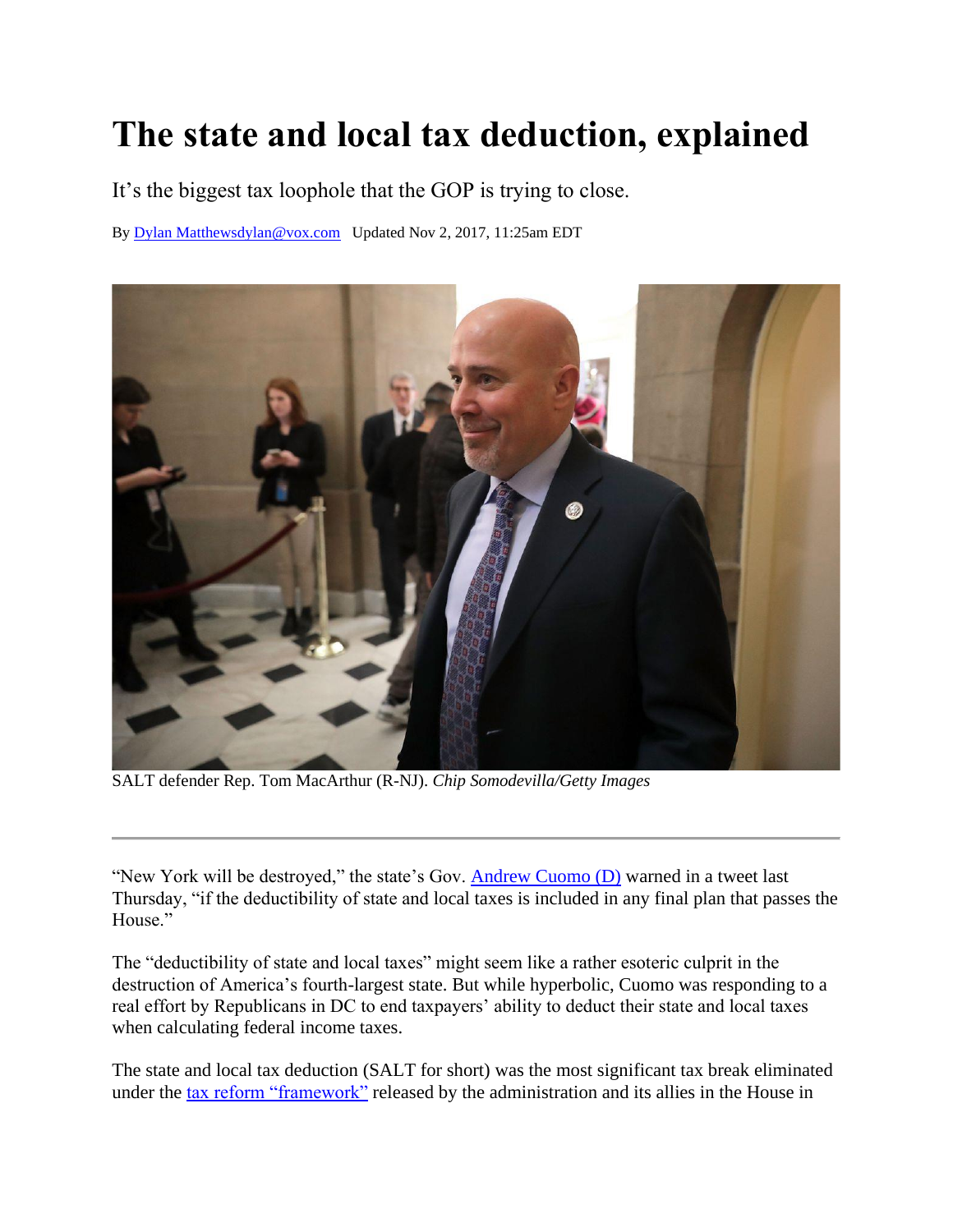Senate. That led to huge blowback, both from state politicians like Cuomo (because SALT is a subsidy to their governments: if they raise state taxes, taxpayers get much of the hike refunded back to them in federal taxes) and House Republicans in blue states.

The deduction's biggest beneficiaries, as [my colleague Matt Yglesias has explained,](https://www.vox.com/policy-and-politics/2017/9/30/16380578/salt-vulnerable-house-republicans) often live in rich suburbs in states like [New York, New Jersey, and California,](http://www.taxpolicycenter.org/taxvox/state-and-local-tax-deduction-doesnt-benefit-only-blue-state-households) and those suburbs tend to be in swing congressional districts held by vulnerable House Republicans. That's made those House Republicans, in turn, fierce opponents of ending the deduction. Rep. Tom MacArthur (R-NJ), who represents a swing district with many Philadelphia suburbs where 43 percent of people benefit from the deduction, [opposed the GOP leadership's budget](https://www.politico.com/story/2017/10/26/republican-leaders-budget-vote-244198) for fear it'd lead to a tax bill ending SALT, and claimed at least 21 other House Republicans stood with him on the issue.

So in the [actual tax reform](https://www.vox.com/2017/11/2/16596896/house-republican-tax-reform-cuts-trump-ryan-explained) bill released by House Republicans, SALT isn't entirely repealed: the deduction for income and sales taxes is repealed but the deduction for property taxes is capped at \$10,000 per person.

Retreating on SALT will making putting together a tax plan very difficult. The state and local tax deduction is basically the only major tax break Republicans have expressed a willingness to eliminate to pay for lower tax rates on individuals and businesses. If House Republicans from blue states can save the deduction, that makes it harder to pay for the rest of the tax plan and keeps its cost under the \$1.5 trillion for which Republicans have budgeted.

#### **SALT helps the wealthy — and residents of high-tax states — the most**

The state and local tax deduction has two parts:

- a deduction for state/local property taxes
- a deduction that can be used for either state income taxes or state sales taxes, whichever is higher

The latter option provides a break for residents of states like Washington, Nevada, Texas, and Florida, which lack state income taxes but do levy sales taxes; generally you have to have receipts or at least credit card records to accurately compute how much you paid in sales tax for the deduction. And the property tax deduction is valuable both in generally high-tax states like New Jersey and Illinois and in otherwise low-tax states like Texas and New Hampshire that [rely](https://taxfoundation.org/property-taxes-percent-collections/)  [on property taxes heavily](https://taxfoundation.org/property-taxes-percent-collections/) due to low or no taxes on everything else.

While the GOP tax framework specifies that both of these breaks should be repealed, congressional leaders [have suggested](http://www.latimes.com/business/la-fi-state-local-tax-deduction-20171025-story.html) they may be willing to let the property tax deduction stay.

The deductions only benefit taxpayers who itemize; low and middle-income people for whom the standard deduction is larger than their combined state/local tax burden, charitable giving, and mortgage interest payments don't get any help. And given that the standard deduction is \$6,350 for singles and \$12,700 for couples, you have to pay a lot of taxes or donate a lot to charity or pay a lot of mortgage interest for it to make sense to pass that up. And people who do pay that much in taxes/donations/interest tend to be pretty rich.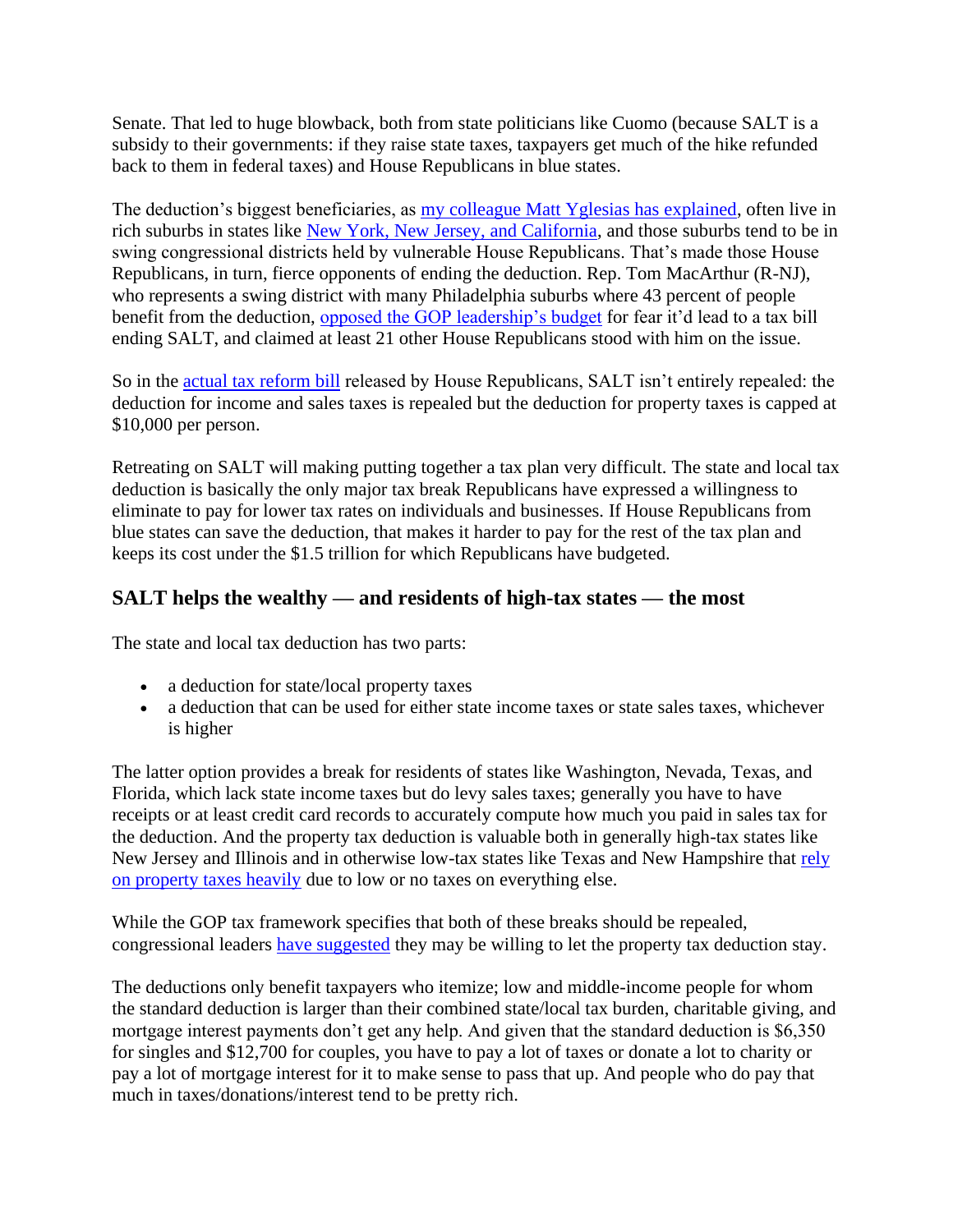So, unsurprisingly, the [share of people claiming the SALT deduction rises with income,](http://www.taxpolicycenter.org/briefing-book/how-does-deduction-state-and-local-taxes-work) with fewer than 20 percent of households making under \$50,000, but more than 90 percent of households making \$200,000 or more, claiming it.

In 2016, the Tax Policy Center's Frank Sammartino and Kim S. Rueben analyzed the effects of [curbing or eliminating the deduction.](http://www.taxpolicycenter.org/publications/revisiting-state-and-local-tax-deduction) They found that only a small minority of households making under \$100,000, and especially under \$75,000, would be affected, and even those affected would face a fairly mild tax increase on average (only \$562 for people with a tax hike making between \$50,000 to \$75,000).

However, nearly 88 percent of households earning \$1 million or more would get a tax hike, with those affected paying \$46,550 more per year on average.

**TABLE 4** 

#### Effect of Repealing the SALT Deduction Tax change by expanded cash income level, 2016



| <b>Expanded Cash Income Level</b><br>(thousands of 2016 dollars) <sup>a</sup> | <b>Tax Units With Tax</b><br><b>Increase</b> <sup>b</sup> |                                | <b>Percent</b><br><b>Change in</b>             | Share of<br><b>Total</b>            | <b>Average Federal</b><br><b>Tax Change</b> |                |
|-------------------------------------------------------------------------------|-----------------------------------------------------------|--------------------------------|------------------------------------------------|-------------------------------------|---------------------------------------------|----------------|
|                                                                               | <b>Percent of</b><br><b>Tax Units</b>                     | Average<br><b>Tax Increase</b> | <b>After-Tax</b><br><b>Income</b> <sup>c</sup> | <b>Federal Tax</b><br><b>Change</b> | <b>Dollars</b>                              | <b>Percent</b> |
| Less than 10                                                                  | 0.0                                                       | $\Omega$                       | 0.0                                            | 0.0                                 | $\mathbf{0}$                                | 0.0            |
| $10 - 20$                                                                     | 0.5                                                       | 148                            | 0.0                                            | 0.0                                 | 1                                           | 0.1            |
| $20 - 30$                                                                     | 2.0                                                       | 197                            | 0.0                                            | 0.1                                 | $\overline{4}$                              | 0.3            |
| $30 - 40$                                                                     | 6.5                                                       | 263                            | $-0.1$                                         | 0.3                                 | 17                                          | 0.6            |
| $40 - 50$                                                                     | 12.1                                                      | 315                            | $-0.1$                                         | 0.5                                 | 38                                          | 0.7            |
| $50 - 75$                                                                     | 22.2                                                      | 562                            | $-0.2$                                         | 3.1                                 | 124                                         | 1.4            |
| 75-100                                                                        | 36.5                                                      | 873                            | $-0.4$                                         | 5.3                                 | 319                                         | 2.2            |
| 100-200                                                                       | 59.2                                                      | 1,500                          | $-0.8$                                         | 25.3                                | 887                                         | 3.3            |
| 200-500                                                                       | 82.9                                                      | 2,796                          | $-1.1$                                         | 25.1                                | 2,317                                       | 3.4            |
| 500-1,000                                                                     | 87.7                                                      | 8,555                          | $-1.5$                                         | 10.3                                | 7,507                                       | 3.8            |
| More than 1,000                                                               | 87.6                                                      | 46,550                         | $-2.0$                                         | 30.0                                | 40,774                                      | 3.8            |
| All                                                                           | 23.6                                                      | 2,348                          | $-0.8$                                         | 100.0                               | 555                                         | 3.1            |

Source: Urban-Brookings Tax Policy Center Microsimulation Model (version 0515-1).

Number of AMT Taxpayers (millions). Baseline: 4.5

Notes: SALT = state and local tax. Proposal repeals the SALT deduction. For a description of TPC's current law baseline, see http://www.taxpolicycenter.org/taxtopics/Baseline-Definitions.cfm.

Proposal: 1.6

a Includes both filing and non-filing units but excludes those that are dependents of other tax units. Tax units with negative adjusted gross income are excluded from their respective income class but are included in the totals.

<sup>b</sup> Includes tax units with a change in federal tax burden of \$10 or more in absolute value.

<sup>c</sup> After-tax income is expanded cash income less: individual income tax net of refundable credits; corporate income tax; payroll taxes (Social Security and Medicare); estate taxes; and excise taxes.

**TAX POLICY CENTER** | URBAN INSTITUTE & BROOKINGS INSTITUTION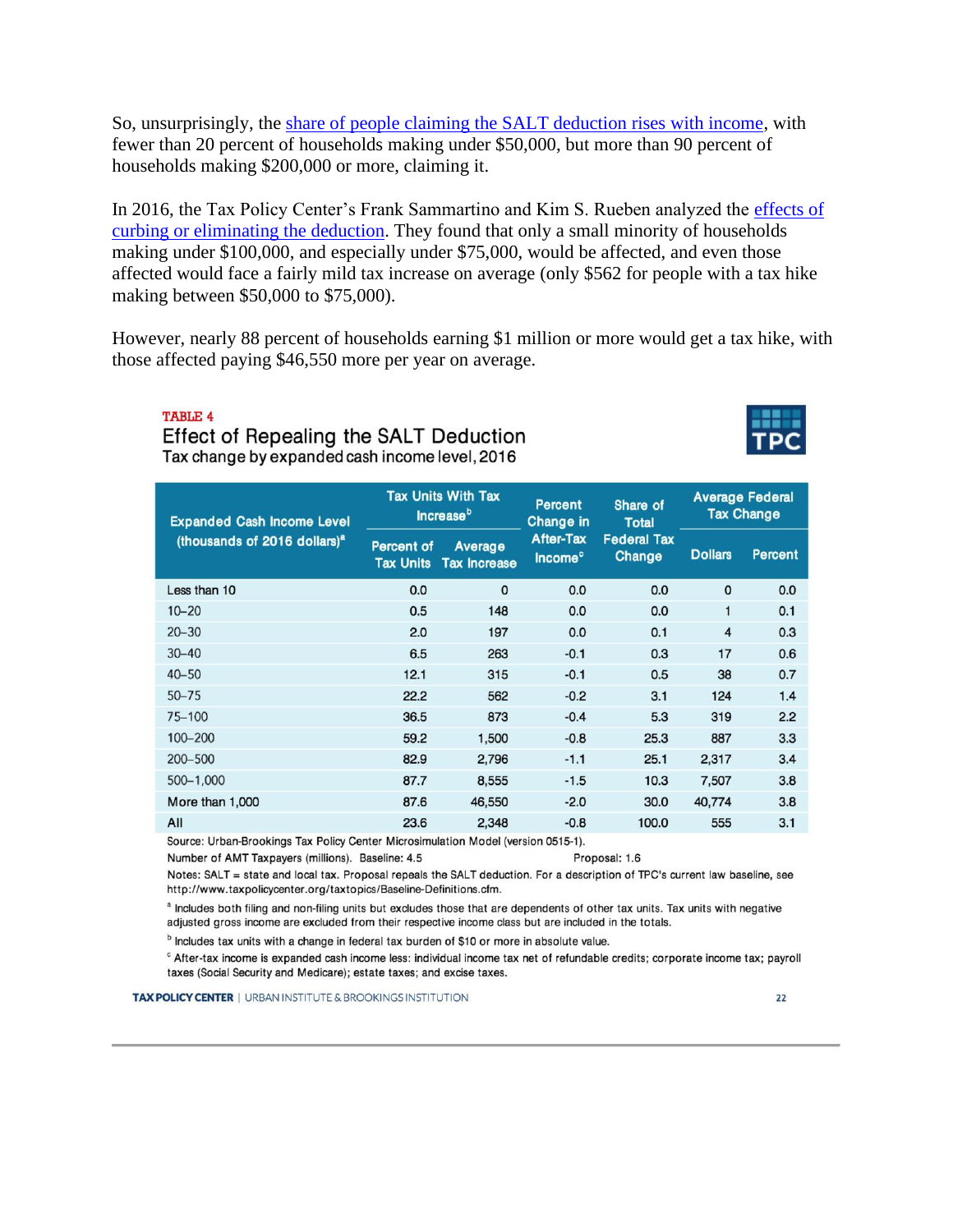That said, the effects vary geographically. In many on the Eastern Seaboard, from Virginia up through Connecticut and Massachusetts, along with Minnesota, more than 30 percent of households would face tax hikes. In much of the South, including Texas, less than 20 percent of households would:



#### **FIGURE 1** Percentage of Tax Units with Increase from SALT Repeal

Source: Urban-Brookings Tax Policy Center Microsimulation Model (version 0515-1).

The size of the average tax increase is, naturally, much higher in rich states with high income and property taxes.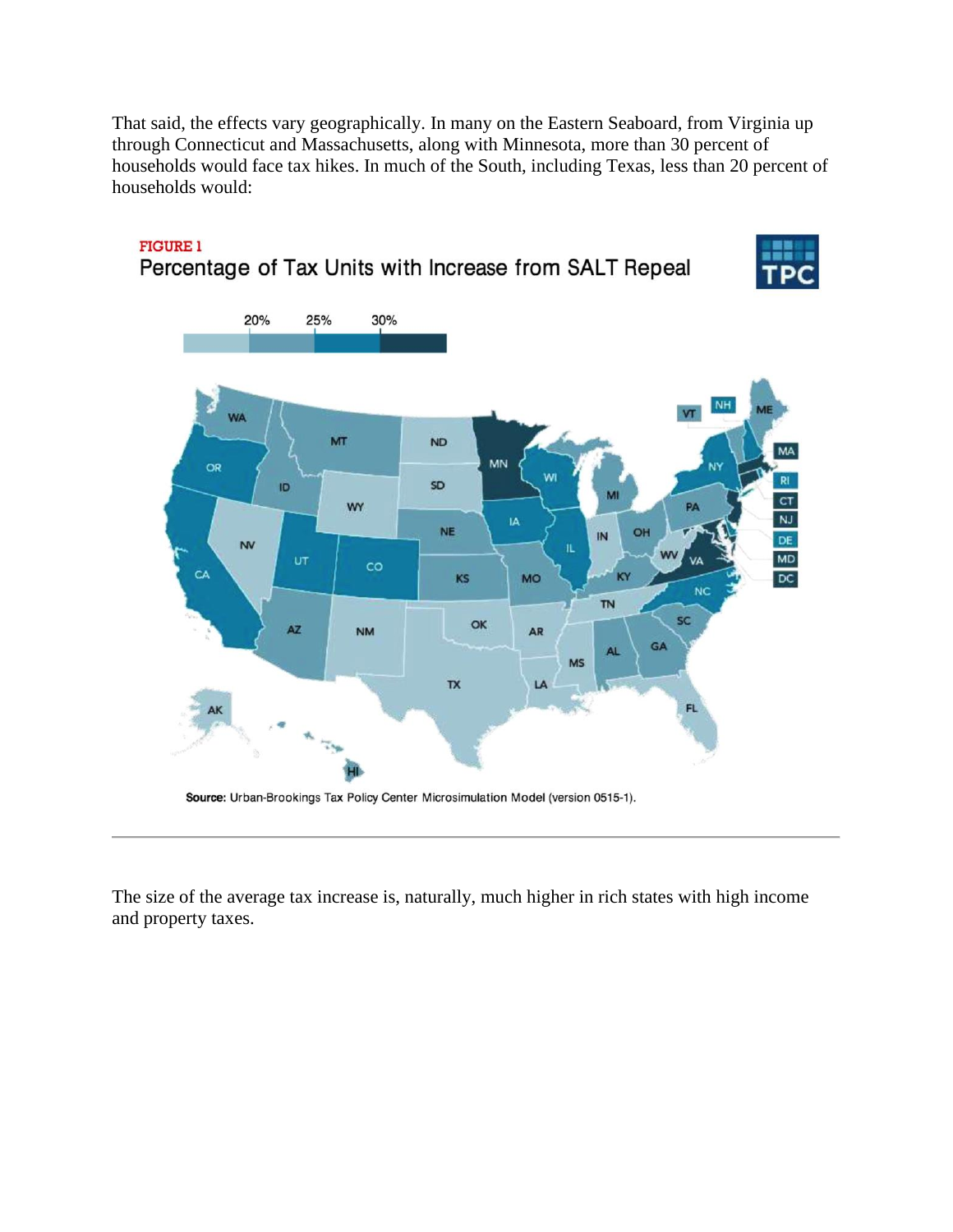## FIGURE 2 Average Tax Increase from Repealing SALT





Source: Urban-Brookings Tax Policy Center Microsimulation Model (version 0515-1). Note: Average increase only among tax units with tax increase from repeal of the state and local tax deduction.

"Taxpayers in California and New York, both populous states with relatively high taxes and many high-income taxpayers, would pay 31 percent of the total tax increase from eliminating the deduction," Sammartino and Rueben write. "Sixty-three percent of the tax increase would be concentrated in the 10 states with the highest shares of the increase."

While its effect on *federal* taxes is regressive, its effect on state taxes is likely progressive: The deduction is most valuable to high-income people in high-tax states, and thus provides a direct federal incentive for states to raise taxes on high-income people.

## **The case against SALT: it's regressive and encourages itemizing**

The case against SALT, usually made by conservative analysts but also appealing in part to intuitions about progressivity that many people share, is clear and straightforward: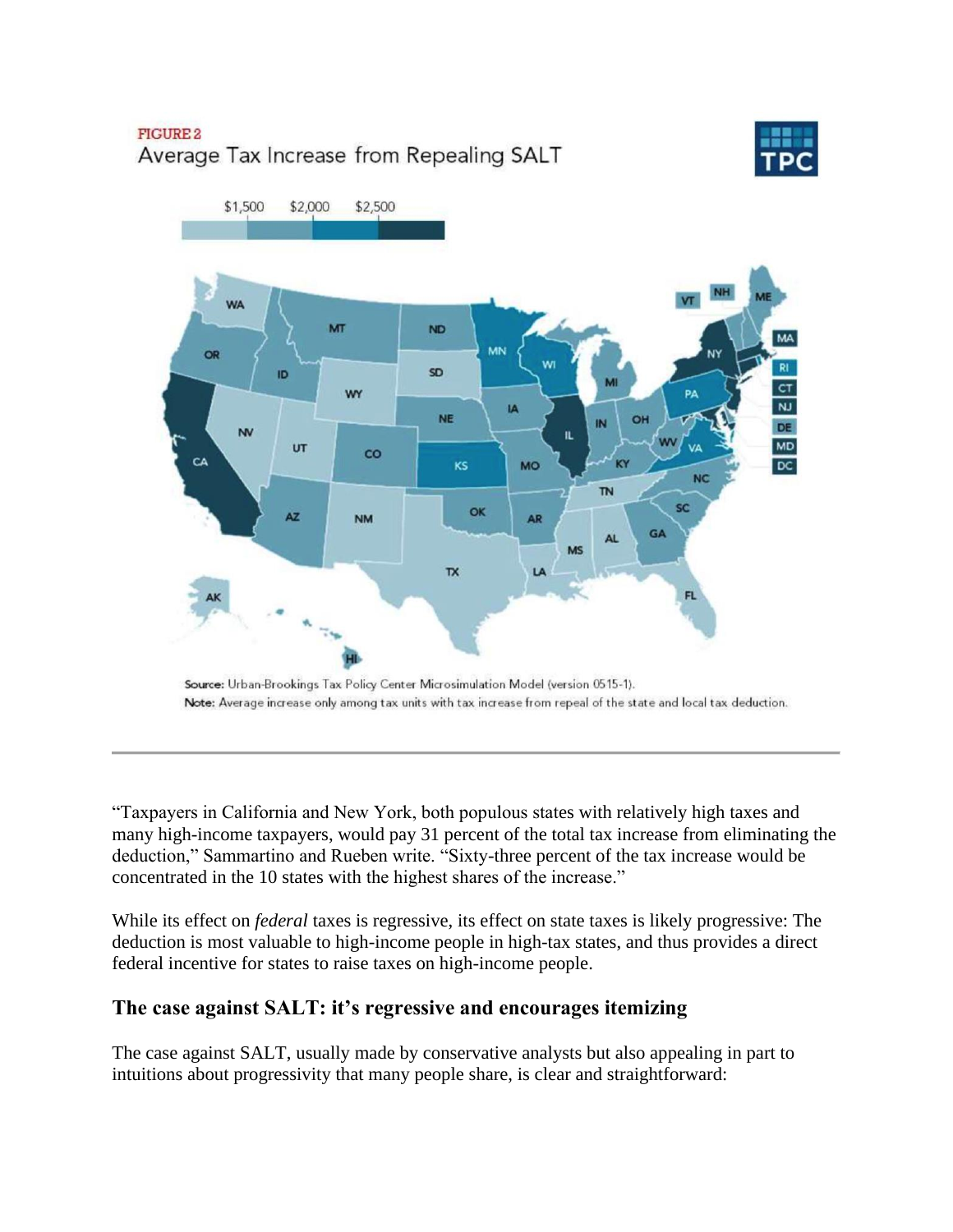- It's a regressive tax break at the federal level.
- As a form of revenue-sharing, it disproportionately helps rich liberal states rather than targeting funds to poorer conservative states like Mississippi or West Virginia.
- It reduces the tax base and requires higher federal income tax rates, hurting economic growth according to conservative economists.
- Eliminating it would lead many fewer people to itemize taxes, reducing the harm done by other truly awful deductions, like [the mortgage interest deduction.](https://www.nytimes.com/2017/05/09/magazine/how-homeownership-became-the-engine-of-american-inequality.html)

Most other rich countries with federal systems, like Canada and Germany, don't have a state or local tax deduction. Instead, they rely on "equalization payments," in which the federal government directly distributes grants to poorer states and provinces to make sure all states/provinces have adequate fiscal capacity. Endicott College's Joshua McCabe, a rightleaning sociologist who studies taxation in the US and Canada, has proposed [eliminating the](https://www.nationalaffairs.com/publications/detail/federalism-in-blue-and-red)  [state and local tax deduction and using the money to establish equalization payments in the US.](https://www.nationalaffairs.com/publications/detail/federalism-in-blue-and-red)

## **The case for SALT: it helps support state budgets**

SALT's defenders, in turn, argue:

- Eliminating it without a real replacement like equalization payments would strain state budgets that rely on the subsidy.
- Getting rid of it doesn't enable less economic distortion through lower tax rates; it keeps income taxation roughly constant but shifts it from states to the federal government.
- Getting rid of it to pay for tax cuts for rich people and corporations is, effectively, upward redistribution, even if on its own SALT is regressive.

Jason Furman, President Barack Obama's former chief economist and currently a professor of practice at the Harvard Kennedy School, made the argument compellingly in a series of tweets:

Progressivity is an irrelevant consideration for individual elements of a tax reform plan, only should focus on the distn of the full plan.

— Jason Furman (@jasonfurman) [October 2, 2017](https://twitter.com/jasonfurman/status/914928492793524226?ref_src=twsrc%5Etfw)

According to [@TaxPolicyCenter](https://twitter.com/TaxPolicyCenter?ref_src=twsrc%5Etfw) the 12/25/35 rates cost \$1.2 trillion & eliminating SALT raises is \$1.3 trillion.<https://t.co/8325XSVBTZ>

— Jason Furman (@jasonfurman) [October 2, 2017](https://twitter.com/jasonfurman/status/914928701124509696?ref_src=twsrc%5Etfw)

With SALT might pay 39.6% rate but on only 88% of your income. With reform is 35% rate on 100% of your income. Same rate, no Δ labor/income.

— Jason Furman (@jasonfurman) [October 2, 2017](https://twitter.com/jasonfurman/status/914928901905887232?ref_src=twsrc%5Etfw)

Your view on whether that is a good or bad thing depends in part on your view of those public goods.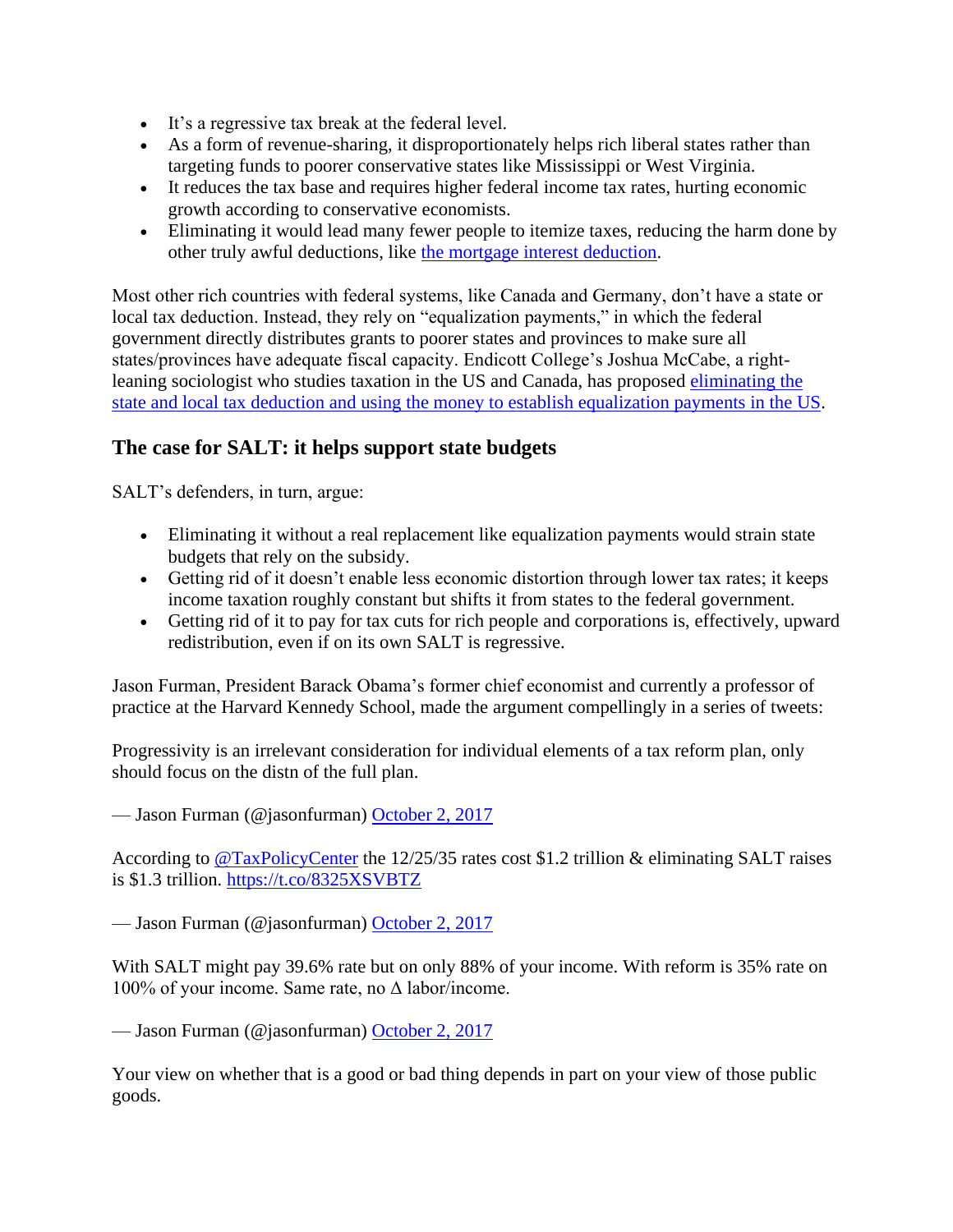— Jason Furman (@jasonfurman) [October 2, 2017](https://twitter.com/jasonfurman/status/914929071162839041?ref_src=twsrc%5Etfw)

But you could also argue that redistribution  $\&$  investment will be underprovided  $\&$  collective action problems will generate suboptimal rates.

— Jason Furman (@jasonfurman) [October 2, 2017](https://twitter.com/jasonfurman/status/914929283205877761?ref_src=twsrc%5Etfw)

That is the right debate to have. Not one that assumes that rates must come down and then looks for payfors to make that work. END

— Jason Furman (@jasonfurman) [October 2, 2017](https://twitter.com/jasonfurman/status/914929368861995008?ref_src=twsrc%5Etfw)

In other words, the Trump administration isn't just eliminating SALT. It's eliminating SALT to, among other things, pay for lower individual income tax rates for the rich. Those two changes, put together, aren't actually progressive. They could actually be regressive and shift the tax burden from upper-middle-class people benefiting from SALT up to the very rich.

That's especially true when you consider that SALT is also partly paying for lower corporate and estate tax rates, cuts which are even more regressive than cutting the top rate for individuals.

#### **SALT is one of the ways left for the GOP to pay for its plan**

Given how contentious SALT is, and how valuable it is for constituents of vulnerable House Republicans, it's worth asking why curtailing it is so important to the tax reform effort in the first place.

When politicians talk about "tax reform," what they typically mean is that they want to eliminate tax deductions, credits, and other breaks, to pay for lower tax *rates*. Since economists, especially conservative-leaning ones, think tax rates play a bigger role in determining how much people work and invest, it's preferable all else being equal to have lower rates affecting more income.

This trade, also known as "base-broadening," is at the core of what the Trump administration and Congressional Republicans claim to be doing on taxes. The [tax reform "framework"](https://www.dropbox.com/s/54v0d0i3ji1h0jr/Tax%20Blueprint.pdf?dl=0) released by the administration and its allies in the House and Senate makes repeated reference to this goal. "Exemptions, deductions and credits for individuals riddle the tax code," it reads. "The framework envisions the repeal of many of these provisions to make the system simpler and fairer for all families and individuals, and allow for lower tax rates."

But there's a big problem: At least when it comes to individual income taxes, the administration doesn't actually want to get rid of many [important exemptions, deductions, and credits.](https://www.cbo.gov/sites/default/files/113th-congress-2013-2014/reports/TaxExpenditures_One-Column.pdf)

The biggest and most important tax exemption, the exclusion of health insurance provided by employers from both income and payroll taxation, is unchanged in the framework. The preferential tax rates given to capital gains and dividend income? Also unchanged. Pension and retirement fund contributions? Unchanged. Mortgage interest deduction? [Very mildly limited.](https://www.vox.com/2017/11/2/16596896/house-republican-tax-reform-cuts-trump-ryan-explained)